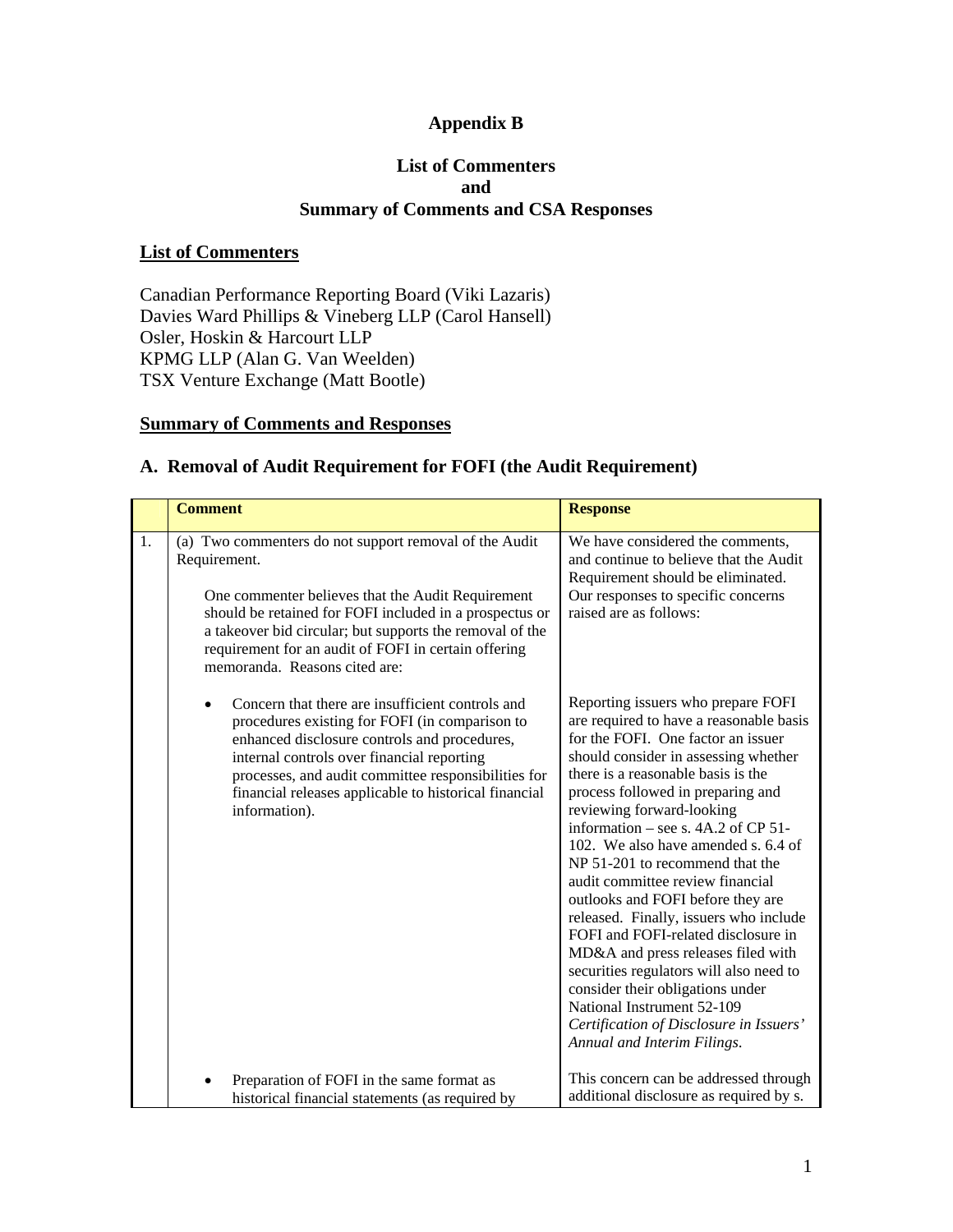| <b>Comment</b> |                                                                                                                                                                                                                                                                                                                                                                                                     | <b>Response</b>                                                                                                                                                                                                                                                                                                                                                                                                                                                                                                                                                                                                                                                                                                                                                                                                                                                                                         |
|----------------|-----------------------------------------------------------------------------------------------------------------------------------------------------------------------------------------------------------------------------------------------------------------------------------------------------------------------------------------------------------------------------------------------------|---------------------------------------------------------------------------------------------------------------------------------------------------------------------------------------------------------------------------------------------------------------------------------------------------------------------------------------------------------------------------------------------------------------------------------------------------------------------------------------------------------------------------------------------------------------------------------------------------------------------------------------------------------------------------------------------------------------------------------------------------------------------------------------------------------------------------------------------------------------------------------------------------------|
|                | CICA Handbook s. 4250) suggests a degree of<br>accuracy that may be unwarranted and may lead to<br>inappropriate reliance. Example: assumptions<br>about future revenues and future financing<br>arrangements involving complex financial<br>instruments and multi-element contracts for which<br>contracts/agreements do not exist will gloss over<br>complexities when actual transactions occur. | 4A.3 and 4B.3 of NI 51-102.                                                                                                                                                                                                                                                                                                                                                                                                                                                                                                                                                                                                                                                                                                                                                                                                                                                                             |
| ٠              | Transition to International Financial Reporting<br>Standards (IFRS) will make preparation of FOFI<br>in accordance with accounting standards that will<br>apply to forecast periods challenging in many<br>cases.                                                                                                                                                                                   | We acknowledge that the transition to<br>IFRS will be an additional challenge<br>for issuers who prepare FOFI, given<br>that s. 4B.2(2)(b) of NI 51-102<br>requires FOFI or a financial outlook to<br>be prepared using the accounting<br>policies a reporting issuer expects to<br>use to prepare its historical financial<br>statements. However, we do not<br>believe that auditor involvement in<br>FOFI is an appropriate response to<br>address the challenges of preparing<br>FOFI in accordance with a new set of<br>accounting standards (IFRS).<br>Reporting issuers who prepare FOFI<br>or a financial outlook will need to<br>satisfy themselves that they have<br>appropriately applied the new<br>accounting standards, once adopted, in<br>considering whether they have met the<br>reasonable basis requirement of s.<br>4A.2 and the reasonable assumptions<br>requirement of s. 4B.2. |
|                | Prospectus liability provisions will not adequately<br>protect investors – see overly optimistic prospectus<br>financial forecasts in late 1980s and early 1990s<br>that were identified by the OSC in a published<br>comparison of forecast and actual results.                                                                                                                                    | OSC staff did express concern about<br>overly optimistic prospectus financial<br>forecasts in the late 1980s and early<br>1990s. However, these forecasts were<br>audited, and as such, there is no<br>indication that audits increased the<br>reliability of FOFI during that time.<br>See also our first response to the<br>second commenter.                                                                                                                                                                                                                                                                                                                                                                                                                                                                                                                                                         |
|                | An auditor's report on a profit forecast or profit<br>estimate is required under the EU Prospectus<br>Regulation.                                                                                                                                                                                                                                                                                   | Item 13.2 of Annex I to the EU<br>Commission Regulation (EC) No.<br>809/2004 implementing Directive<br>2003/71/EC, Minimum Disclosure<br>Requirements for the Share<br>Registration Document, provides that<br>a profit forecast or estimate in a share<br>registration document must be                                                                                                                                                                                                                                                                                                                                                                                                                                                                                                                                                                                                                |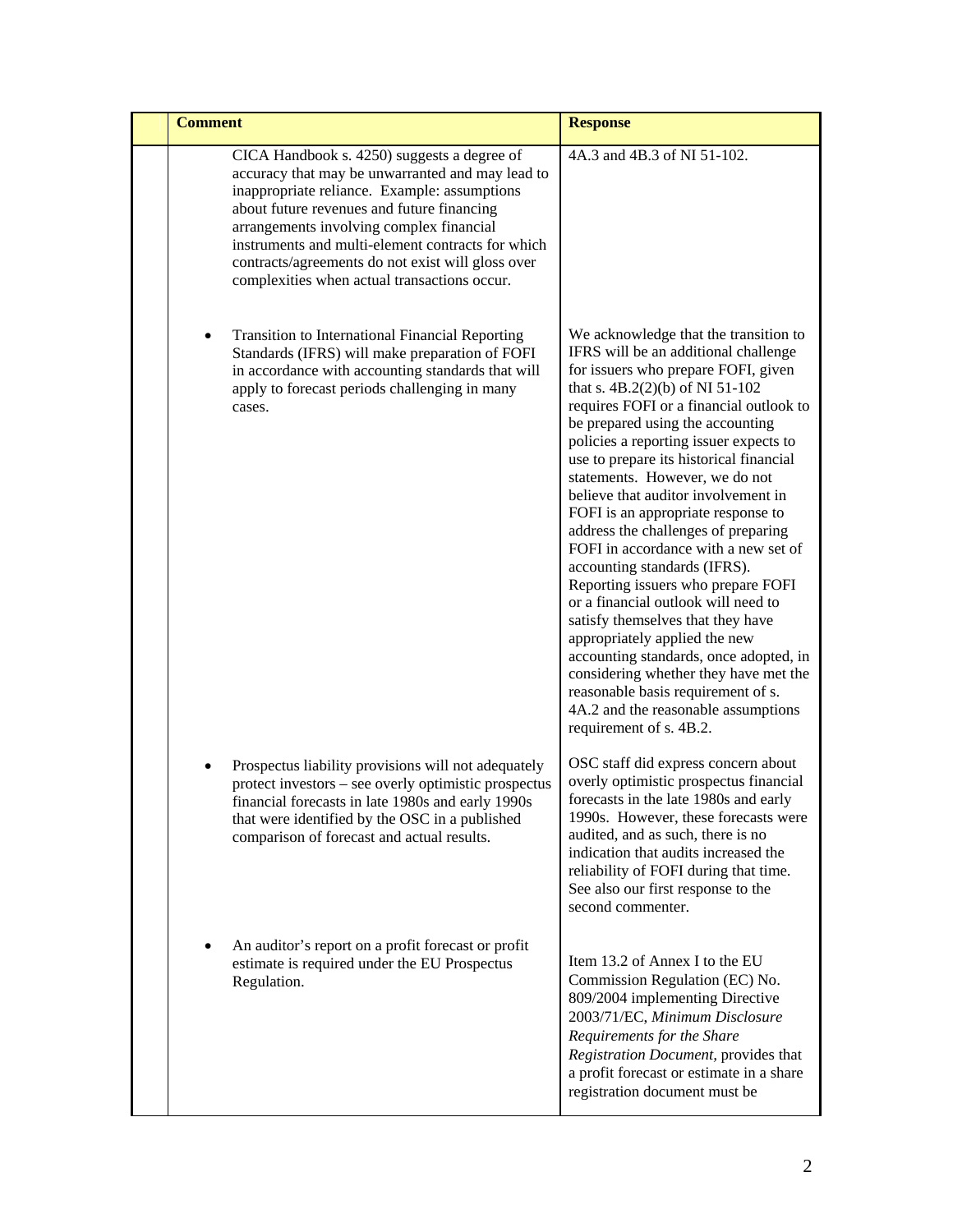| <b>Comment</b> |                                                                                                                                                                                                                                                                                                                                                                                                                                                                                                                                                                                                | <b>Response</b>                                                                                                                                                                                                                                                                                                                                                                                                                                                                                                                                                                                                                                                                                                                                                                                                                                                                                                                                                                                                                                                                                                                                                                                                                                    |
|----------------|------------------------------------------------------------------------------------------------------------------------------------------------------------------------------------------------------------------------------------------------------------------------------------------------------------------------------------------------------------------------------------------------------------------------------------------------------------------------------------------------------------------------------------------------------------------------------------------------|----------------------------------------------------------------------------------------------------------------------------------------------------------------------------------------------------------------------------------------------------------------------------------------------------------------------------------------------------------------------------------------------------------------------------------------------------------------------------------------------------------------------------------------------------------------------------------------------------------------------------------------------------------------------------------------------------------------------------------------------------------------------------------------------------------------------------------------------------------------------------------------------------------------------------------------------------------------------------------------------------------------------------------------------------------------------------------------------------------------------------------------------------------------------------------------------------------------------------------------------------|
|                | The topic of FOFI most often arises in<br>circumstances where the issuer's track record of<br>historical earnings is insufficient. The Audit<br>Requirement has, over the years, resulted in the<br>exclusion of much FOFI supported by little more<br>than "hopes and good intentions."<br>One commenter believes that the Audit Requirement should<br>be retained for any FOFI in a prospectus, information<br>circular or offering memorandum. Reasons cited are:<br>The absence of problems with FOFI in recent<br>years has been the result of the existence of the<br>audit requirement. | accompanied by: "A report prepared<br>by independent accountants or<br>auditors stating that in the opinion of<br>the independent accountants or<br>auditors the forecast or estimate has<br>been properly compiled on the basis<br>stated, and that the basis of accounting<br>used for the profit forecast or estimate<br>is consistent with the accounting<br>policies of the issuer." Appendix 6 to<br>the SIR 3000 (Standards for<br>Investment Reporting 3000 - dated<br>January 2006) states: "The report must<br>also state whether anything has come<br>to their attention that indicates that any<br>of the material assumptions have not<br>been disclosed or whether any material<br>assumption is unrealistic." This report<br>is not equivalent to the audit report<br>contemplated by CICA Assurance and<br>Related Services Guideline 6.<br>See our response below to the<br>comment regarding TSXV issuers.<br>The Audit Requirement was<br>introduced in 1989 in OSC Policy 5.8.<br>Soon after, the OSC published a study<br>showing that forecasted results were<br>rarely achieved (13 OSCB 707). This<br>study was one of the bases of NP 48.<br>A follow-up study was conducted in<br>1994 that indicated the addition of an |
|                |                                                                                                                                                                                                                                                                                                                                                                                                                                                                                                                                                                                                | audit report did not have a significant<br>impact on the accuracy of forecasts<br>(17 OSCB 6). Our greater concern is<br>that an audit report may cause less<br>sophisticated investors to<br>misunderstand the inherent limitations<br>of FOFI, and believe it is as reliable as                                                                                                                                                                                                                                                                                                                                                                                                                                                                                                                                                                                                                                                                                                                                                                                                                                                                                                                                                                  |
|                |                                                                                                                                                                                                                                                                                                                                                                                                                                                                                                                                                                                                | audited historical financial statements.                                                                                                                                                                                                                                                                                                                                                                                                                                                                                                                                                                                                                                                                                                                                                                                                                                                                                                                                                                                                                                                                                                                                                                                                           |
|                | TSXV issuers are at an early stage of development<br>and do not have a sufficient history of operations<br>upon which to prepare credible FOFI. Without an                                                                                                                                                                                                                                                                                                                                                                                                                                     | Each reporting issuer who wishes to<br>prepare FOFI must determine whether                                                                                                                                                                                                                                                                                                                                                                                                                                                                                                                                                                                                                                                                                                                                                                                                                                                                                                                                                                                                                                                                                                                                                                         |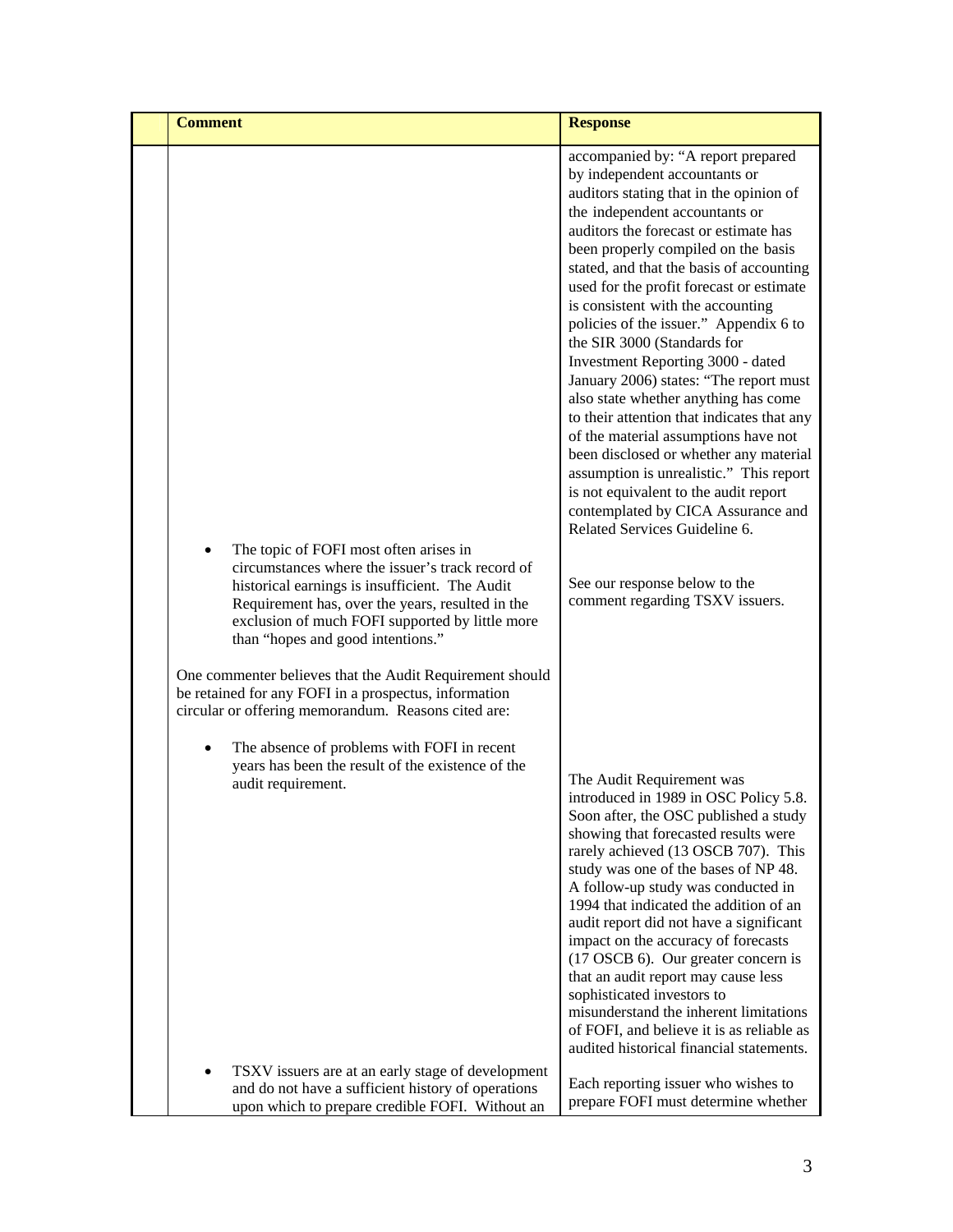|    | <b>Comment</b>                                                                                                                                                                                                                                                                                                                                                                                                                                                                                                            | <b>Response</b>                                                                                                                                                                                                                                                                                                                                                                                                                                                                                       |
|----|---------------------------------------------------------------------------------------------------------------------------------------------------------------------------------------------------------------------------------------------------------------------------------------------------------------------------------------------------------------------------------------------------------------------------------------------------------------------------------------------------------------------------|-------------------------------------------------------------------------------------------------------------------------------------------------------------------------------------------------------------------------------------------------------------------------------------------------------------------------------------------------------------------------------------------------------------------------------------------------------------------------------------------------------|
|    | audit requirement, issuers may not base their FOFI<br>on supportable assumptions. The Proposal's<br>requirement for a reasonable basis for assumptions<br>will not impose sufficient discipline on FOFI.                                                                                                                                                                                                                                                                                                                  | it has adequate resources and<br>information to prepare FOFI that has a<br>reasonable basis. See our response to<br>the first comment above. Section 4B.2<br>requires a reporting issuer preparing<br>FOFI to use assumptions that are<br>reasonable in the circumstances. Such<br>assumptions may include supportable<br>assumptions or hypotheses, as those<br>terms are used in CICA Handbook s.<br>4250. Reporting issuers may be civilly<br>liable if they do not prepare FOFI<br>appropriately. |
| 2. | (b) Two commenters support removal of the Audit<br>Requirement for FOFI. Reasons cited include:<br>There is sufficient protection in the requirements<br>imposed on senior financial officers and (in<br>respect of reporting issuers in Ontario), the<br>provisions imposing civil liability for secondary<br>market disclosure.<br>One commenter stated that if the Audit Requirement does<br>not apply to FOFI in a prospectus or takeover bid circular,<br>proposed s. 4A3 of NI 51-102 should require inclusion of a | We do not believe that it is necessary<br>to require this type of cautionary<br>language. In our view, it will be                                                                                                                                                                                                                                                                                                                                                                                     |
|    | statement by the issuer that the FOFI has not been audited<br>and that the issuer's auditors have not expressed any<br>assurance, positive or negative, on it. It noted that<br>cautionary language of this nature is acceptable in SEC<br>registration statements containing unaudited FOFI.                                                                                                                                                                                                                             | apparent to readers that FOFI not<br>accompanied by an auditor's report is<br>unaudited. Other types of unaudited<br>financial information such as<br>distributable cash estimates are not<br>required to be labelled unaudited.                                                                                                                                                                                                                                                                      |

**B. Proposed subsections 5.8(3) and 5.8(6) of NI 51-102 - updates and withdrawals not required to be incorporated into the next MD&A filing if the reporting issuer has included the information in a news release issued and filed prior to the filing of the MD&A or MD&A supplement for the relevant period** 

| <b>Comment</b>                               |                                                        | <b>Response</b>                          |
|----------------------------------------------|--------------------------------------------------------|------------------------------------------|
|                                              | One commenter would prefer to eliminate the exemptions | We do not think it is necessary to       |
|                                              | provided under proposed s. $5.8(3)$ and $5.8(6)$ from  | require issuers to repeat the discussion |
| discussing in MD&A events and circumstances: |                                                        | contained in a previously issued and     |
|                                              |                                                        | filed news release in the MD&A.          |
| (i)                                          | that are reasonably like to cause actual results       | Investors have already been provided     |
|                                              | to differ materially from forward-looking              | with this information and have had the   |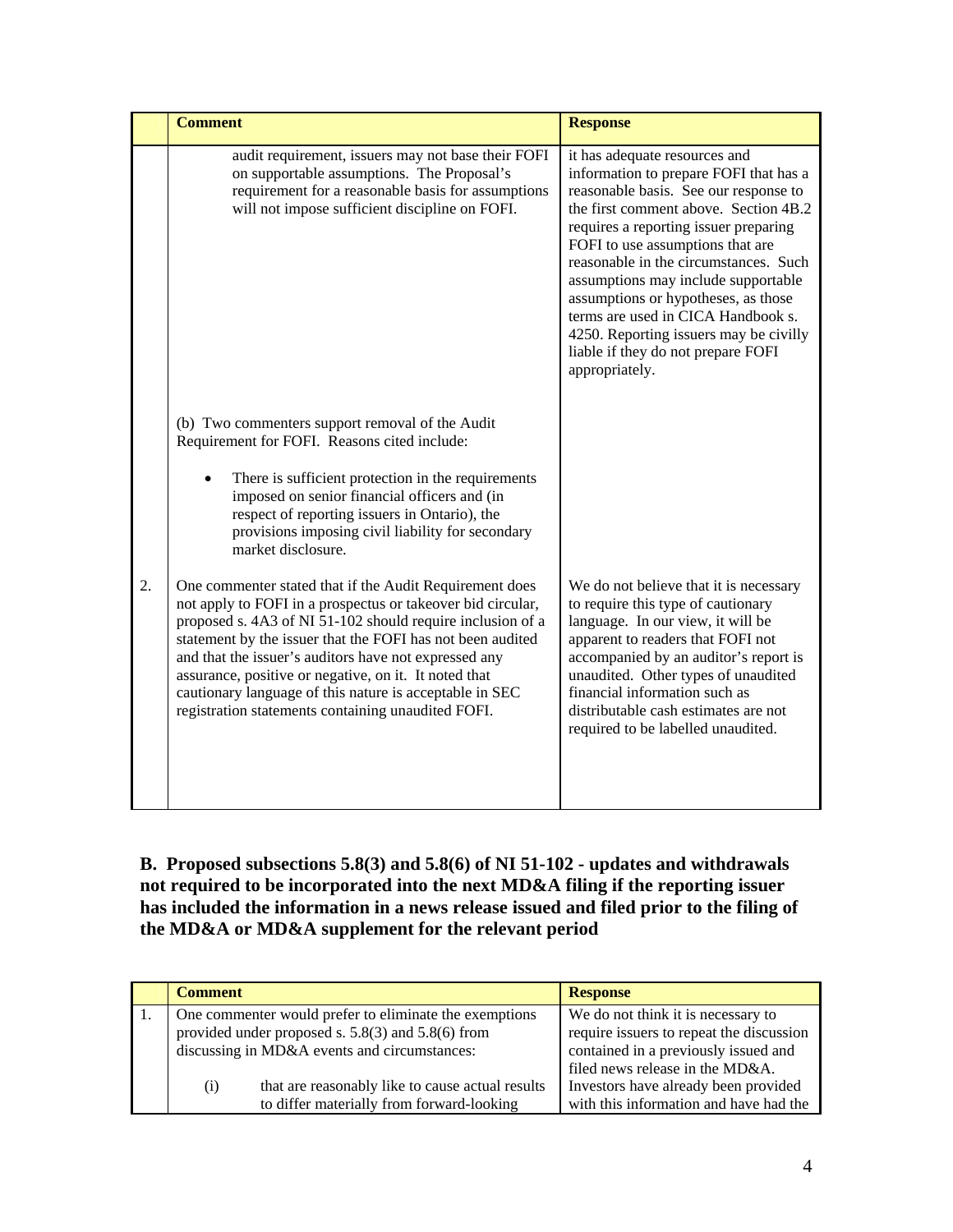| <b>Comment</b> |                                                                                                                                                                                                                                                                                                                                  | <b>Response</b>                                                                                                                                                                                                                                                                            |
|----------------|----------------------------------------------------------------------------------------------------------------------------------------------------------------------------------------------------------------------------------------------------------------------------------------------------------------------------------|--------------------------------------------------------------------------------------------------------------------------------------------------------------------------------------------------------------------------------------------------------------------------------------------|
| (ii)           | information previously released (proposed s.<br>$5.8(2)$ , or<br>(ii) that led the reporting issuer to withdraw<br>previously released forward-looking<br>information (proposed s. 5.8(5)),<br>where the issuer has issued and filed a news release that                                                                         | opportunity to absorb it. However, we<br>believe it is appropriate to require a<br>cross-reference in the MD&A to the<br>relevant news release, and have<br>provided so in subsections $5.8(3)$ and<br>$5.8(6)$ . We note that a reporting issuer<br>can choose to include the information |
|                | includes that information. While the need for timely<br>disclosure may require use of a news release (or material<br>change report), this type of information should be<br>incorporated into the next MD&A filing. MD&A is the<br>most appropriate continuous disclosure document for<br>discussing forward-looking information. | from the news release in the MD&A if<br>it chooses.                                                                                                                                                                                                                                        |

## **C. Role of audit committee**

| 1.<br>One commenter suggested that we should consider:<br>to recommend that the audit                                                                                                                                                                                                                                                                                                                                                                                                                                                                                                                                                                                                                                                                                                                                                                                                                                                                                                                                                                                                                                                                                                                                                                                                                                                                                                                                                                                                                                                                                                                                                                                                                       | <b>Comment</b> | <b>Response</b>                                                                                                       |
|-------------------------------------------------------------------------------------------------------------------------------------------------------------------------------------------------------------------------------------------------------------------------------------------------------------------------------------------------------------------------------------------------------------------------------------------------------------------------------------------------------------------------------------------------------------------------------------------------------------------------------------------------------------------------------------------------------------------------------------------------------------------------------------------------------------------------------------------------------------------------------------------------------------------------------------------------------------------------------------------------------------------------------------------------------------------------------------------------------------------------------------------------------------------------------------------------------------------------------------------------------------------------------------------------------------------------------------------------------------------------------------------------------------------------------------------------------------------------------------------------------------------------------------------------------------------------------------------------------------------------------------------------------------------------------------------------------------|----------------|-----------------------------------------------------------------------------------------------------------------------|
| a requirement in Multilateral Instrument 52-110<br>(i)<br>Audit Committees (MI 52-110) that an audit<br>and FOFI before they are released.<br>committee review FOFI before it is released, or at a<br>The issue of whether MI 52-110<br>minimum, a "best disclosure practice" under NP 51-<br>should require an audit committee to<br>review FOFI before it is released will<br>$201$ ; and<br>be considered at such time as other<br>(ii) a requirement that an audit committee be satisfied<br>that adequate procedures are in place for the<br>amendments to the audit committee's<br>preparation of FOFI.<br>responsibilities set out in MI 52-110<br>are being considered.<br>Reasons cited are:<br>We also note that MD&A disclosure<br>Re. proposal (i):<br>will be subject to board (or audit<br>FOFI is required to be prepared in the format of historical<br>committee, in the case of interim<br>financial statements, and MD&A will contain (where<br>MD&A) approval under s. 5.5 of NI<br>applicable) disclosure of material differences between<br>$51-102.$<br>actual results and previously released FOFI. Therefore,<br>FOFI and the discussion thereof should be treated the same<br>as financial statements, MD&A and annual and interim<br>earnings press releases which s. 2.3(5) of MI 52-110 require<br>an audit committee review before the information is<br>publicly disclosed.<br>Re. proposal (ii):<br>An audit committee should expect management to prepare<br>for it a plan for the development of FOFI that provides the<br>same information that a public accountant would expect to<br>see pursuant to Appendix A to CICA Assurance and<br>Related Services Guideline 6. |                | We have amended s. 6.4 of NP 51-201<br>committee review financial outlooks<br>relating to FOFI or a financial outlook |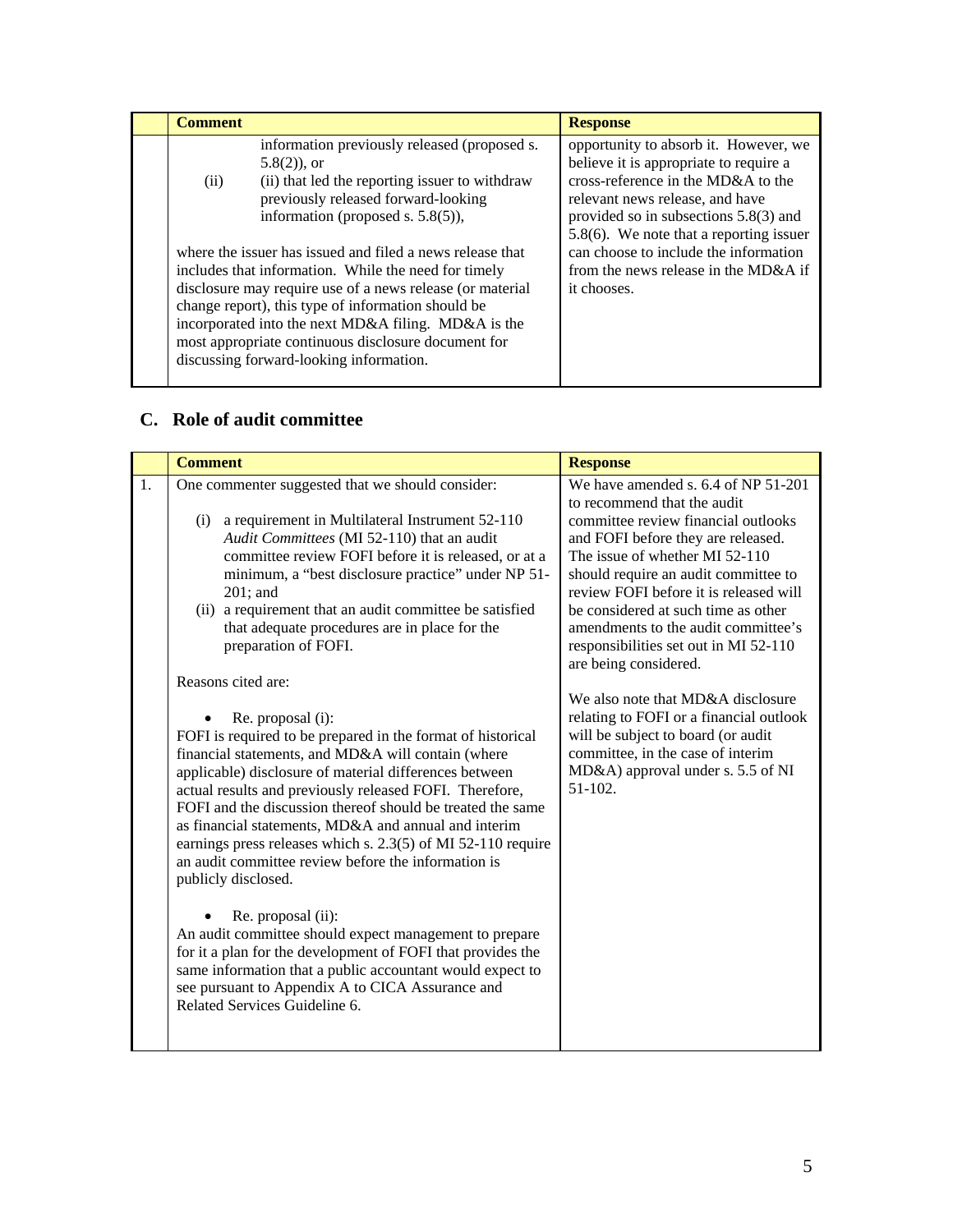# **D. Issues relating to financial outlooks and FOFI in a prospectus**

|    | <b>Comment</b>                                                                                                                                                                                                                                                                                                                                                                                                                                                                                                                                       | <b>Response</b>                                                                                                                                                                                                                                                                                                                                                                                       |
|----|------------------------------------------------------------------------------------------------------------------------------------------------------------------------------------------------------------------------------------------------------------------------------------------------------------------------------------------------------------------------------------------------------------------------------------------------------------------------------------------------------------------------------------------------------|-------------------------------------------------------------------------------------------------------------------------------------------------------------------------------------------------------------------------------------------------------------------------------------------------------------------------------------------------------------------------------------------------------|
| 1. | One commenter asked us to consider requiring that where<br>an issuer files a short form prospectus and has previously<br>disseminated FOFI that (i) covers a period for which<br>historical results have not yet been released at the date of a<br>short form prospectus, and (ii) is not discussed in the most<br>recent MD&A incorporated by reference, the short form<br>prospectus be required to contain at least an updated<br>"financial outlook" for the remaining portion of the forecast<br>period, if not the FOFI itself.                | We do not believe it is necessary to<br>require an updated "financial outlook"<br>for the remaining forecast period in<br>the absence of an event that is<br>reasonably likely to cause the actual<br>results to differ materially from<br>previously-disclosed FOFI. We have<br>amended, however, CP 44-101 to state<br>our view that if an issuer, at the time it<br>files a short form prospectus, |
|    |                                                                                                                                                                                                                                                                                                                                                                                                                                                                                                                                                      | 1. has previously disclosed to the<br>public material forward-looking<br>information for a period that is not yet<br>complete;                                                                                                                                                                                                                                                                        |
|    |                                                                                                                                                                                                                                                                                                                                                                                                                                                                                                                                                      | 2. is aware of events and<br>circumstances that are reasonably<br>likely to cause actual results to differ<br>materially from the material forward-<br>looking information; and                                                                                                                                                                                                                       |
|    |                                                                                                                                                                                                                                                                                                                                                                                                                                                                                                                                                      | 3. has not filed an MD&A or MD&A<br>supplement with the securities<br>regulatory authorities that discusses<br>those events and circumstances and<br>expected differences from the material<br>forward-looking information, as<br>provided by s. 5.8 of NI 51-102,                                                                                                                                    |
|    |                                                                                                                                                                                                                                                                                                                                                                                                                                                                                                                                                      | the issuer should discuss those events<br>and circumstances, and the expected<br>difference from the material forward-<br>looking information, in the short form<br>prospectus.                                                                                                                                                                                                                       |
| 2. | One commenter asked us to consider clarifying that para. 4<br>of s. $11.1(1)$ of Form 44-101F1 (which requires<br>incorporation by reference of financial information about<br>the issuer for a financial period more recent than the period<br>for which financial statements are otherwise required, and<br>that is publicly disseminated through news release or<br>otherwise) is not intended to cover FOFI that relates to a<br>period that is more recent than the period for which<br>financial statements are required under paras. 2 and 3. | We agree that this provision is not<br>intended to cover FOFI. However, we<br>are not amending NI 44-101 at this<br>time and will address this comment as<br>part of the larger CSA initiative to<br>adopt a national prospectus rule<br>(proposed National Instrument 41-101<br><b>General Prospectus Requirements)</b><br>and make related amendments to the<br>various prospectus instruments.     |
| 3. | One commenter asked us to consider clarifying that s. 4.3 of<br>NI 44-101, which mandates that any unaudited financial<br>statements of the issuer or an acquired business included in<br>or incorporated by reference into a short form prospectus be<br>reviewed by an auditor, does not apply to FOFI.                                                                                                                                                                                                                                            | We believe that it is sufficiently clear<br>that s. 4.3 of NI 44-101 does not apply<br>to FOFI, given that FOFI is not<br>considered "financial statements"<br>under GAAP.                                                                                                                                                                                                                            |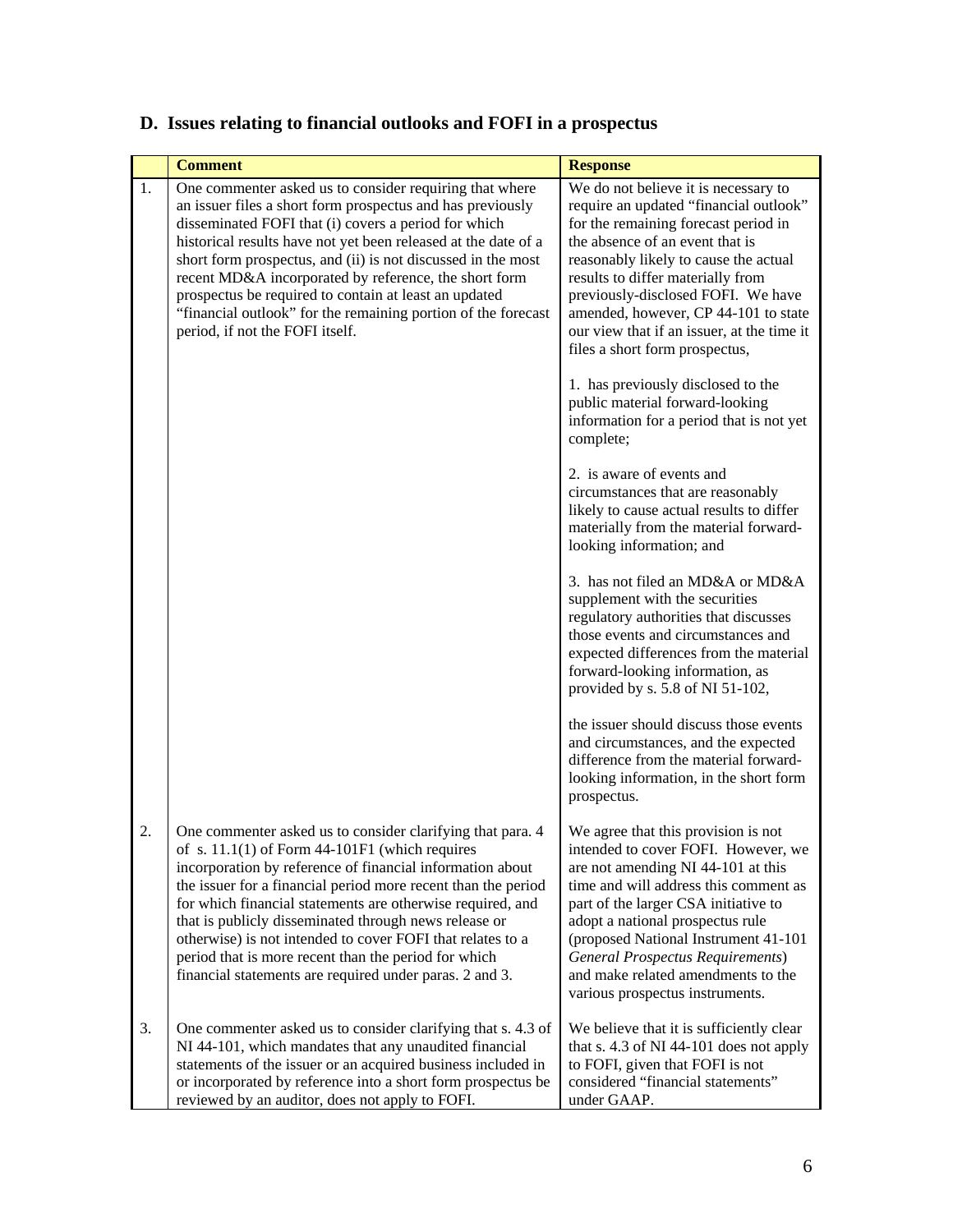### **E. Specific requirements or guidelines on the preparation and disclosure of forward-looking information or FOFI**

|    | <b>Comment</b>                                                                                                                                                                                                                                                                                                                                                                                                                                                                                                                                                                                                                                                                                                                    | <b>Response</b>                                                                                                                                                                                                                                                                                                                                                                                                                                                                                                                                 |
|----|-----------------------------------------------------------------------------------------------------------------------------------------------------------------------------------------------------------------------------------------------------------------------------------------------------------------------------------------------------------------------------------------------------------------------------------------------------------------------------------------------------------------------------------------------------------------------------------------------------------------------------------------------------------------------------------------------------------------------------------|-------------------------------------------------------------------------------------------------------------------------------------------------------------------------------------------------------------------------------------------------------------------------------------------------------------------------------------------------------------------------------------------------------------------------------------------------------------------------------------------------------------------------------------------------|
| 1. | One commenter asked that we consider changing the<br>proposed guidance on hypotheses in proposed s. 4.A 9 of<br>CP 51-102 to the cautionary language expressed in NP 48,<br>i.e. that when many hypotheses are used, a projection<br>becomes less reliable and therefore is more likely to be<br>challenged by securities regulatory authorities.<br>Furthermore, the language should be moved from<br>companion policy to the actual instrument.                                                                                                                                                                                                                                                                                 | We are not adopting this proposal.<br>While some CSA jurisdictions<br>disclose the general criteria that we<br>use to select filings for review, we do<br>not believe it is appropriate to provide<br>this level of specificity about our file<br>selection criteria.                                                                                                                                                                                                                                                                           |
| 2. | One commenter stated that s. 4A.8 of CP 51-102 is unduly<br>restrictive in stating that in most cases FOFI or financial<br>outlooks should not extend beyond the next fiscal year.<br>The policy should discuss factors which issuers should<br>consider in determining the period of time over which<br>quantitative forward-looking information may be<br>reasonably estimated. Factors include both the nature of the<br>business and the type of information (for example, issuers<br>with longer business cycles, research and development<br>costs, and capital expenditures). Furthermore, it may be<br>confusing to include this guidance in the policy when this<br>issue is already discussed in CICA Handbook s. 4250. | We believe the proposed guidance<br>does discuss factors which issuers<br>should consider in determining the<br>period of time covered by FOFI or<br>financial outlooks, namely the ability<br>to make appropriate assumptions, the<br>nature of the industry, and the<br>operating cycle. We have provided<br>this proposed guidance in the<br>companion policy in part to cover<br>financial outlooks, which are not<br>addressed by CICA Handbook s. 4250.                                                                                   |
| 3. | One commenter noted that requiring disclosure of:<br>(i) the purpose of FOFI and financial outlooks, and<br>(ii) the date that FOFI or a financial outlook was<br>approved by management, has questionable value.<br>Reasons cited were:<br>The cumulative effect of these requirements will<br>$\bullet$<br>be to act as a disincentive to forward-looking<br>disclosure that will outweigh any benefits.<br>MD&A must already take into account<br>$\bullet$<br>information available up to the disclosed date of<br>the MD&A CICA Handbook s. 4250 requires<br>disclosure of the date of management's FOFI<br>assumptions.                                                                                                     | We believe that disclosure of the<br>purpose of a financial outlook or FOFI<br>is not onerous. We agree that where<br>FOFI or a financial outlook is<br>disclosed in a document issued and<br>dated as of a specific date such as a<br>press release, prospectus or other<br>offering document, the date of the<br>disclosure is the relevant date.<br>Therefore, we have amended s.<br>$4B.3(a)$ to state that FOFI or a<br>financial outlook need only be dated if<br>it is contained in an undated document<br>(such as an undated website). |
|    | Another commenter also noted that it does not understand<br>the requirement to disclose when management approved the<br>FOFI or financial outlook. It is the date of the disclosure<br>that is relevant and management must approve of the<br>disclosure on the date of the disclosure, as required by<br>general disclosure obligations.                                                                                                                                                                                                                                                                                                                                                                                         |                                                                                                                                                                                                                                                                                                                                                                                                                                                                                                                                                 |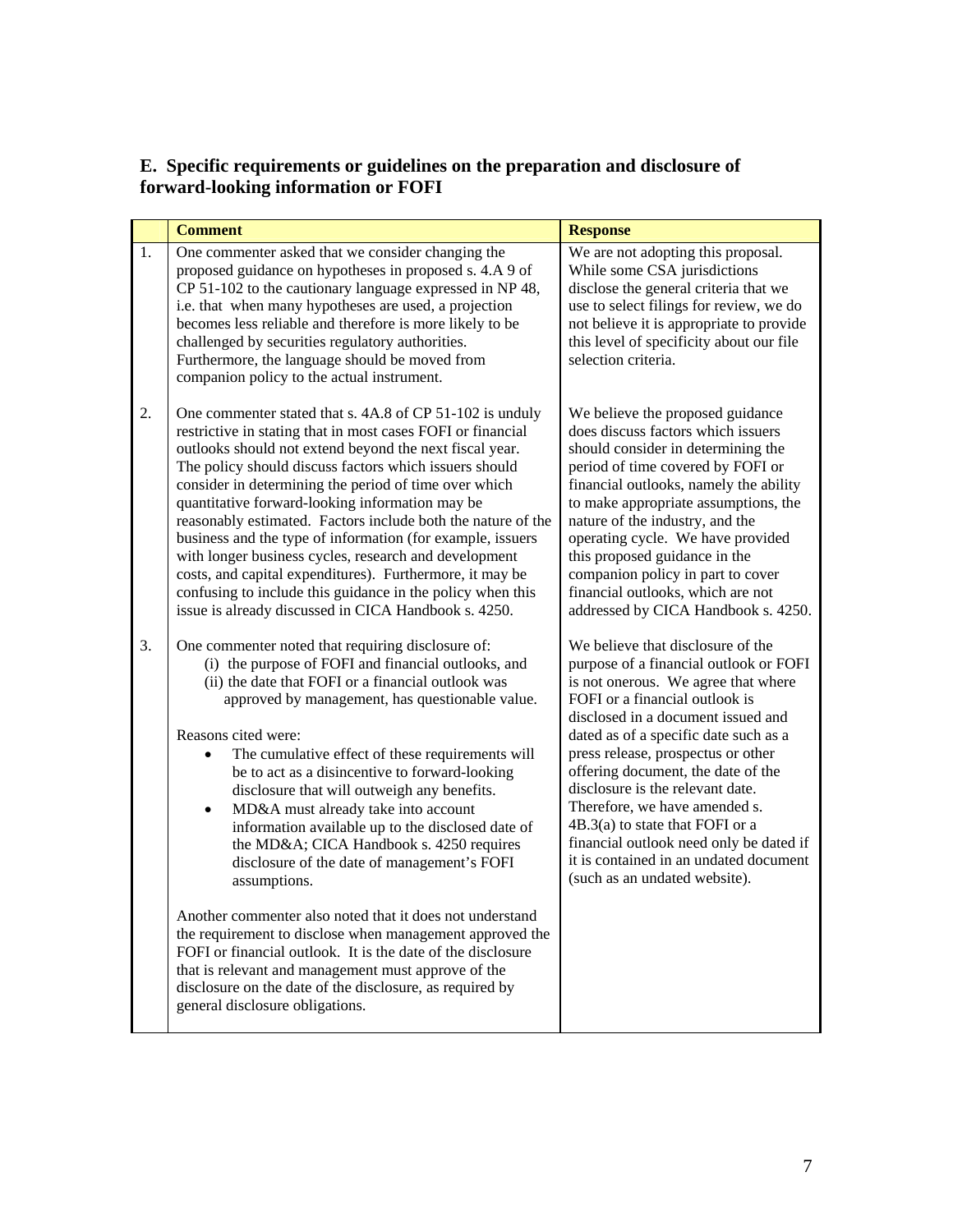| <b>Comment</b> |                                                                                                                                                                                                                                                                                                                                                                                                                                                                                                                                                                                                                                                                                                                                                                                           | <b>Response</b>                                                                                                                                                                                                                                                                                                                                                                                                                                                                                                                                                                                                                                                                                                                                                                                                                                                                                                                                                                                                                                                                                                                                                                                                                                                                                                                                                                                                                                                                                                                                                                                                                                                                                                                          |
|----------------|-------------------------------------------------------------------------------------------------------------------------------------------------------------------------------------------------------------------------------------------------------------------------------------------------------------------------------------------------------------------------------------------------------------------------------------------------------------------------------------------------------------------------------------------------------------------------------------------------------------------------------------------------------------------------------------------------------------------------------------------------------------------------------------------|------------------------------------------------------------------------------------------------------------------------------------------------------------------------------------------------------------------------------------------------------------------------------------------------------------------------------------------------------------------------------------------------------------------------------------------------------------------------------------------------------------------------------------------------------------------------------------------------------------------------------------------------------------------------------------------------------------------------------------------------------------------------------------------------------------------------------------------------------------------------------------------------------------------------------------------------------------------------------------------------------------------------------------------------------------------------------------------------------------------------------------------------------------------------------------------------------------------------------------------------------------------------------------------------------------------------------------------------------------------------------------------------------------------------------------------------------------------------------------------------------------------------------------------------------------------------------------------------------------------------------------------------------------------------------------------------------------------------------------------|
| 1.             | One commenter stated that classifying forward-looking<br>information into three types including FOFI and financial<br>outlooks is inappropriate. It proposed that a distinction be<br>made between quantitative and qualitative forward-looking<br>information. Material quantitative forward-looking<br>information (such as customer subscriptions, sales order<br>backlog) that is disclosed in MD&A should be based on the<br>best information available, supportable, and accompanied<br>by appropriate disclosures. Material quantitative forward-<br>looking information may be precisely the information most<br>material to investor decision-making and should be subject<br>to the same requirements as financial outlooks or FOFI,<br>including comparison to actual results. | Our response addresses the two<br>aspects of this comment:<br>1. Classification of forward-looking<br>information into forward-looking<br>information, financial outlooks<br>and FOFI: We believe that it is<br>appropriate to draw a distinction<br>between financial forward-<br>looking information (FOFI or<br>financial outlooks), and other<br>types of forward-looking<br>information. The specific<br>preparation and disclosure<br>requirements for FOFI and<br>financial outlooks are intended to<br>help investors understand the<br>nature of the information, and<br>compare it to actual results.<br>2. Bases of material forward-looking<br>information: We believe that the<br>preparation and disclosure<br>requirements for material<br>forward-looking information<br>provide an appropriate level of<br>regulation. Material forward-<br>looking information must have a<br>reasonable basis, and must include<br>disclosure about the material<br>factors or assumptions used to<br>develop the forward-looking<br>information. These requirements<br>are intended to cause issuers to<br>obtain appropriate information<br>and develop appropriate<br>assumptions for material-forward<br>looking information they<br>disseminate. In the case of<br>projections, s. 4250 of the CICA<br>Handbook permits projections to<br>include hypotheses (which are<br>plausible, but not supportable<br>assumptions). Therefore, we do<br>not require that all assumptions<br>for forward-looking information<br>be supportable assumptions.<br>Finally, we note that in certain<br>jurisdictions, the safe harbour<br>provisions for forward-looking<br>information will encourage issuers<br>to take appropriate steps in |

# **F. Classification of forward-looking information**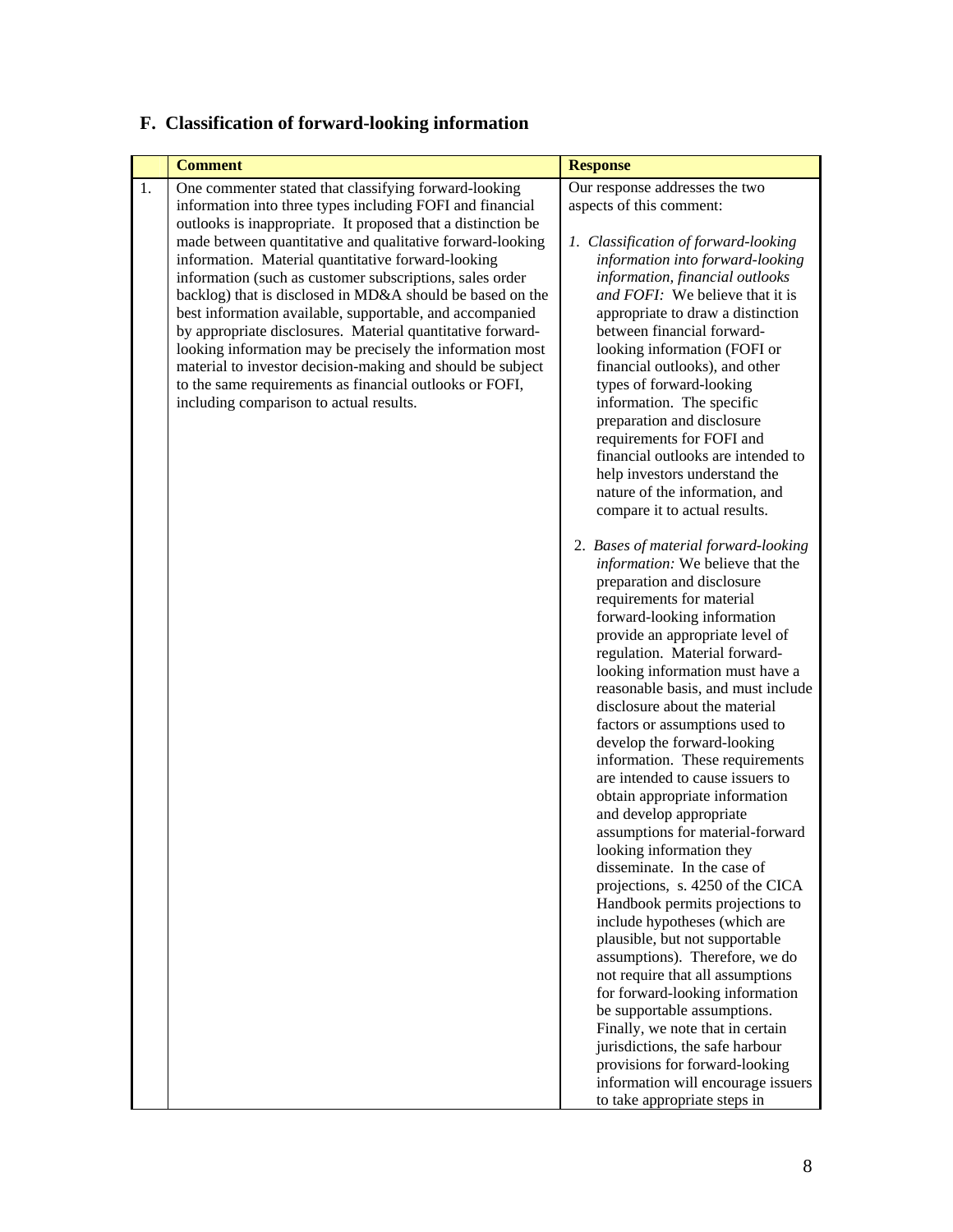|    | <b>Comment</b>                                                                                                                                                 | <b>Response</b>                                                                                                                                                                                   |
|----|----------------------------------------------------------------------------------------------------------------------------------------------------------------|---------------------------------------------------------------------------------------------------------------------------------------------------------------------------------------------------|
|    |                                                                                                                                                                | preparing forward-looking<br>information to avoid liability.                                                                                                                                      |
| 2. | One commenter requested clarification in CP 51-102 about<br>what might constitute forward-looking information that is<br>neither FOFI nor a financial outlook. | We agree with this comment, and have<br>redrafted CP 51-102 to give an<br>example of forward-looking<br>information that is neither FOFI nor a<br>financial outlook – see the amended s.<br>4A.3. |

### **G. Oral Statements**

| <b>Comment</b>                                                                                                    | <b>Response</b>                                                                                                                                                                                                                                                                                                                                                                              |
|-------------------------------------------------------------------------------------------------------------------|----------------------------------------------------------------------------------------------------------------------------------------------------------------------------------------------------------------------------------------------------------------------------------------------------------------------------------------------------------------------------------------------|
| One commenter asked why forward-looking information in<br>oral statements should not be covered by the proposals. | We have retained the proposed<br>exclusion for oral statements.<br>Material forward-looking information<br>in oral statements is usually<br>subsequently included in a document<br>such as a press release. Furthermore,<br>oral statements are a distinct type of<br>disclosure; we note, for example, that<br>the safe harbours for forward-looking<br>information in the secondary market |
|                                                                                                                   | civil liability provisions of local<br>securities legislation prescribe specific<br>methods by which oral statements can<br>comply with the safe harbour.                                                                                                                                                                                                                                    |

# **H. The Supreme Court of Canada decision in Danier**

| <b>Comment</b>                                                                                                                                                                                                                                                                                                                                                                                                                                                                | <b>Response</b>                                                                                                                                                                                                                                                                                                                                                                                                                                                                                                                                                                          |
|-------------------------------------------------------------------------------------------------------------------------------------------------------------------------------------------------------------------------------------------------------------------------------------------------------------------------------------------------------------------------------------------------------------------------------------------------------------------------------|------------------------------------------------------------------------------------------------------------------------------------------------------------------------------------------------------------------------------------------------------------------------------------------------------------------------------------------------------------------------------------------------------------------------------------------------------------------------------------------------------------------------------------------------------------------------------------------|
| One commenter suggested waiting until the Supreme Court<br>1.<br>of Canada releases its decision in the Danier Leather case<br>before finalizing changes to rules for forward-looking<br>information in continuous disclosure requirements. The<br>ruling could deal with matters such as requirements for<br>updating, the standard to be applied in determining whether<br>an assumption is "reasonable", and what implied<br>representations may be imbedded in forecasts. | The Ontario Court of Appeal<br>addressed three issues in the Danier<br>decision (Kerr v. Danier Leather<br>[2005] O.J. No. 5388 (C.A.)):<br>1. Whether s. $130(1)$ of the <i>Securities</i><br>Act (Ontario) (the "Securities Act")<br>creates a duty to disclose material<br>facts that arise after a prospectus has<br>been receipted but before an offering<br>has closed, in order to avoid liability<br>for misrepresentation (a pre-closing<br>duty to update);<br>2. Whether a forecast contains an<br>implied representation that the forecast<br>is objectively reasonable; and |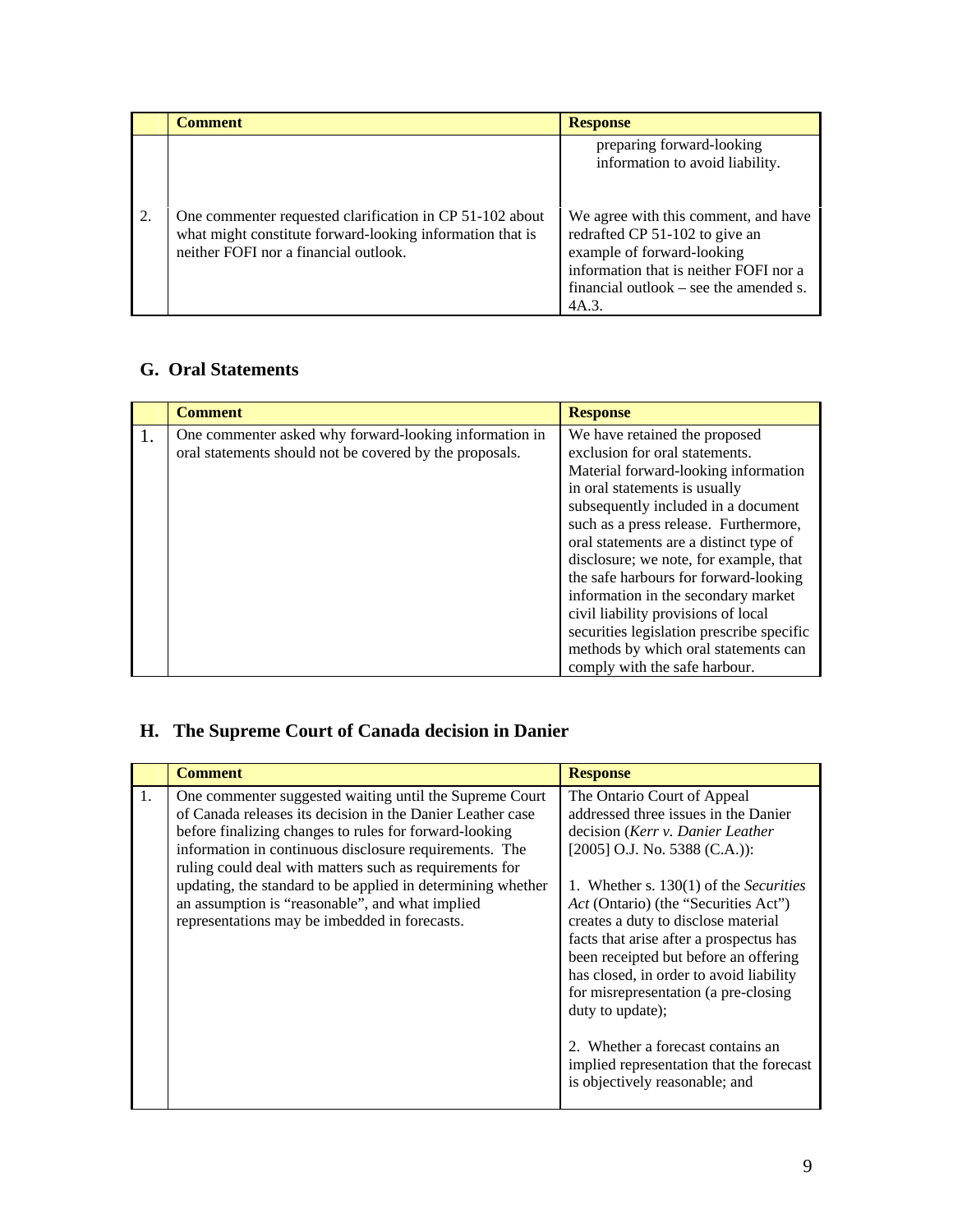| <b>Comment</b> | <b>Response</b>                                                                                                                                                                                                                                                                                                                                                                                                                                                                                                                                                                                                                                                                                                                                                         |
|----------------|-------------------------------------------------------------------------------------------------------------------------------------------------------------------------------------------------------------------------------------------------------------------------------------------------------------------------------------------------------------------------------------------------------------------------------------------------------------------------------------------------------------------------------------------------------------------------------------------------------------------------------------------------------------------------------------------------------------------------------------------------------------------------|
|                | 3. Assuming that a forecast does have<br>to be objectively reasonable, whether<br>the business judgment rule applies<br>when a court is trying to determine<br>whether management's assessment of<br>a forecast's achievability is objectively<br>reasonable. The business judgment<br>rule requires courts to defer to<br>management's judgment in making<br>business decisions, and not to<br>substitute their own opinions as long<br>as the decision is within a range of<br>reasonableness.                                                                                                                                                                                                                                                                        |
|                | We do not think that we need to wait<br>for the Supreme Court of Canada's<br>decision on these matters for the<br>following reasons:                                                                                                                                                                                                                                                                                                                                                                                                                                                                                                                                                                                                                                    |
|                | 1. Pre-closing duty to update: This<br>issue involves the larger issue of<br>interpreting $s. 130(1)$ of the Securities<br>Act, and is distinct from the substance<br>of our amendments. The Ontario<br>Court of Appeal did refer to NP 48 as<br>an example of regulatory policy<br>statements with obligations going<br>beyond those in securities legislation,<br>and concluded that as a policy<br>statement it did not have the force of<br>law. However, as we are rescinding<br>NP 48, any position taken by the<br>Supreme Court of Canada on the<br>status of NP 48 will not be an issue<br>going forward. The new update<br>requirements in s. $5.8(2)$ of NI $51-102$<br>are requirements in securities<br>legislation, as NI 51-102 is a rule in<br>Ontario. |
|                | 2. Whether a forecast contains an<br>implied representation that the<br>forecast is objectively reasonable:<br>Our amendments will clarify that it is<br>a requirement under NI 51-102 (and<br>associated prospectus, rights offering<br>and prospectus exemption rules) that<br>all forward-looking information<br>(including forecasts) must have a<br>reasonable basis.                                                                                                                                                                                                                                                                                                                                                                                              |
|                | 3. Application of the business<br>judgment rule: The standard of<br>review applicable in an action for civil                                                                                                                                                                                                                                                                                                                                                                                                                                                                                                                                                                                                                                                            |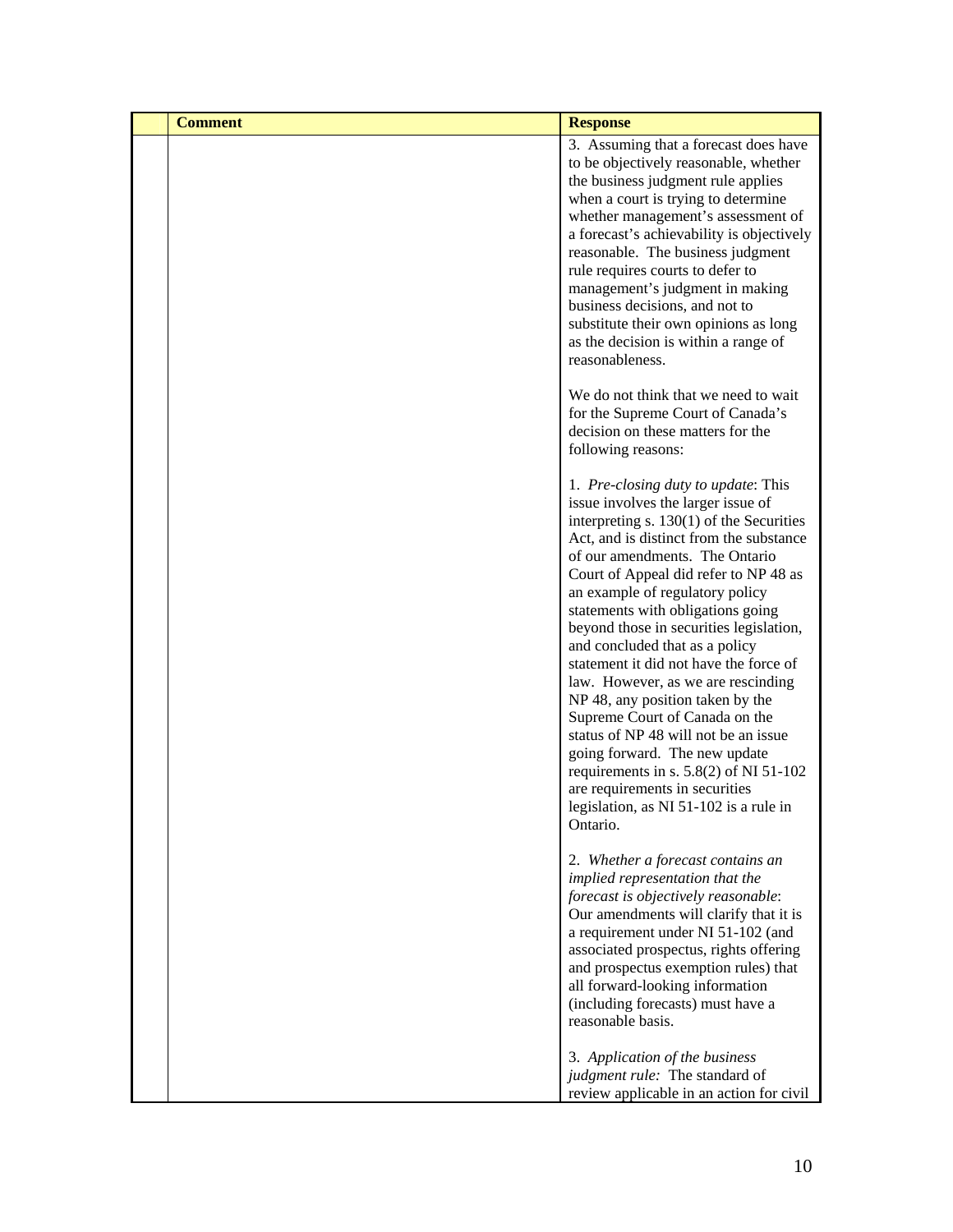| Comment | <b>Response</b>                                                                                           |
|---------|-----------------------------------------------------------------------------------------------------------|
|         | liability for misrepresentation in a<br>prospectus forecast is not within the<br>scope of our amendments. |

### **I. Whether requirements regarding FOFI and financial outlooks are qualified by materiality**

| <b>Comment</b>                                                | <b>Response</b>                           |  |
|---------------------------------------------------------------|-------------------------------------------|--|
| One commenter raised a concern that the requirements          | We consider FOFI and most financial       |  |
| regarding FOFI and financial outlooks are not qualified as    | outlooks to be material. Therefore, we    |  |
| applying only if the FOFI or financial outlooks are material. | do not believe it is necessary to qualify |  |
| Therefore, issuers are imposed with requirements regarding    | the requirements regarding FOFI and       |  |
| assumptions and disclosure regarding information that is      | financial outlooks in NI 51-102. We       |  |
| potentially not material.                                     | have amended s. 4A.3 of CP 51-102 to      |  |
|                                                               | set out our view.                         |  |

### **J. Whether proposed s. 5.8(2) applies only to "material forward-looking information"**

| <b>Comment</b>                                                                                                                                                                                                                                                                             | <b>Response</b>                                                                                                                     |
|--------------------------------------------------------------------------------------------------------------------------------------------------------------------------------------------------------------------------------------------------------------------------------------------|-------------------------------------------------------------------------------------------------------------------------------------|
| One commenter requested that s. $5.8(2)$ be amended to<br>clarify that it applies only to "material forward-looking<br>information" to avoid requiring issuers to make disclosure<br>about immaterial disclosure that may nevertheless be<br>considered to be forward-looking information. | We have made the requested change;<br>and have also made similar changes to<br>s. 5.8(5) of NI 51-102 and s. 5.5 of CP<br>$51-102.$ |

## **K. Civil liability for secondary market disclosure**

|    | <b>Comment</b>                                                                                                                                                                                                                                                                                                                                                                                                                                          | <b>Response</b>                                                                                                                                                                                                                                                                                                                                                                                                                                                                                                      |
|----|---------------------------------------------------------------------------------------------------------------------------------------------------------------------------------------------------------------------------------------------------------------------------------------------------------------------------------------------------------------------------------------------------------------------------------------------------------|----------------------------------------------------------------------------------------------------------------------------------------------------------------------------------------------------------------------------------------------------------------------------------------------------------------------------------------------------------------------------------------------------------------------------------------------------------------------------------------------------------------------|
| 1. | One commenter suggested that it would be helpful for the<br>CP 51-102 to note that reporting issuers in ON continue to<br>be subject to the secondary market disclosure civil liability<br>provisions.                                                                                                                                                                                                                                                  | We do not think it is necessary to<br>provide this guidance. There is no<br>ambiguity that reporting issuers in<br>Ontario are subject to the secondary<br>market civil liability provisions.                                                                                                                                                                                                                                                                                                                        |
| 2. | One commenter requested we consider modifying the<br>language in s. 4A.3 of NI 51-102 to track more closely the<br>FLI disclaimer language in the civil liability rules.<br>Alternatively, we should consider providing an exception to<br>proposed section 4A.3 which allows compliance with that<br>section if the reporting issuer has complied with the<br>forward looking disclaimer language requirements in<br>applicable civil liability rules. | We are not adopting this proposal. In<br>our view, the key elements of s. 4A.3<br>track the existing civil liability safe<br>harbours. We provide guidance in s.<br>4A.4, 4A.5 and 4A.6 of CP 51-102 in<br>interpreting s. 4A.3. The safe<br>harbours are defences against civil<br>liability, whereas s. 4A.3 contains<br>regulatory requirements intended to<br>enhance a user's understanding of the<br>nature and purpose of material<br>forward-looking information.<br>Therefore, we believe it is appropriate |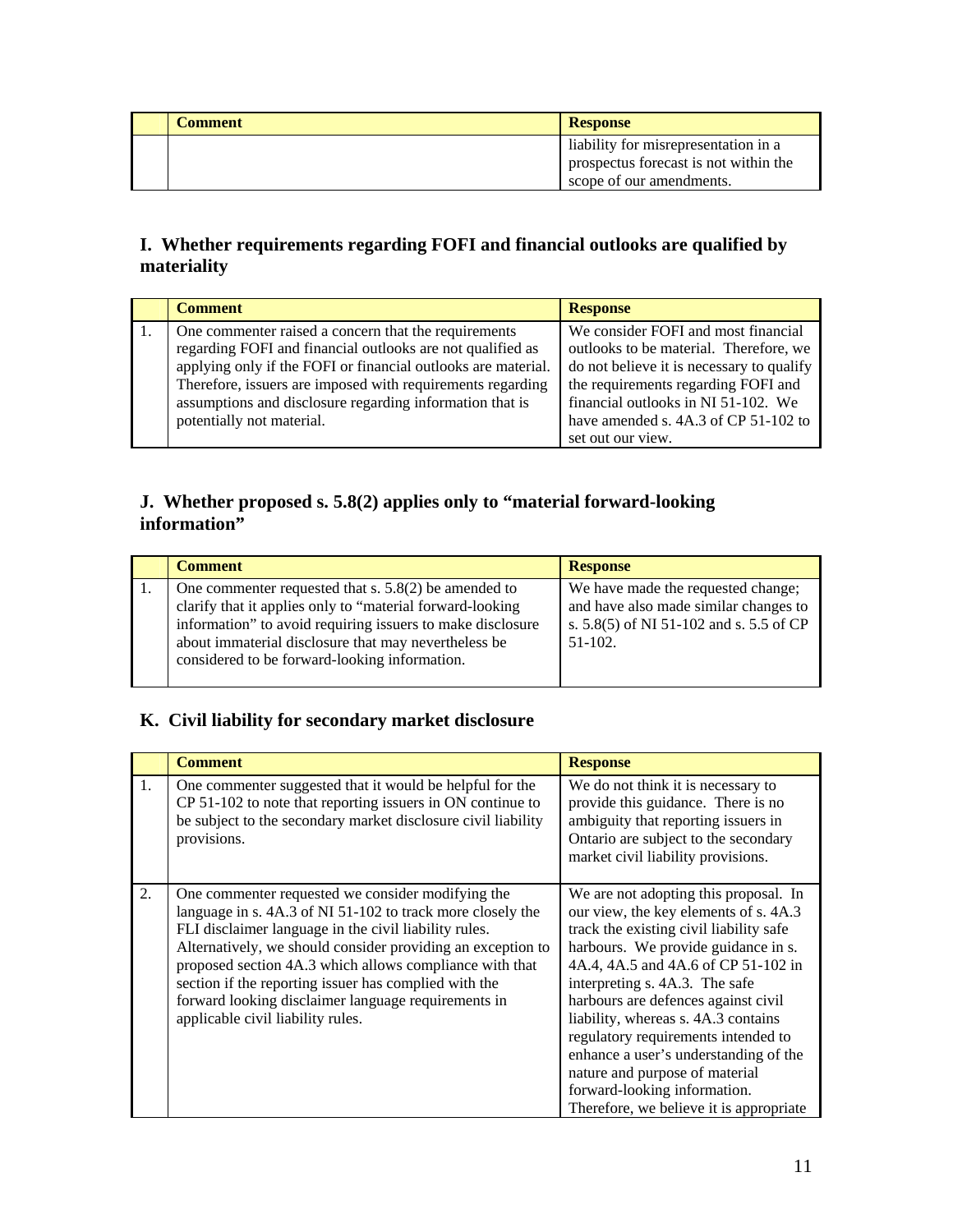| <b>Comment</b> | <b>Response</b>                                                                                                                                                                               |
|----------------|-----------------------------------------------------------------------------------------------------------------------------------------------------------------------------------------------|
|                | for s. 4A.3 to contain additional<br>requirements, i.e. cautionary language<br>that actual results may vary, and<br>identification of any policy for<br>updating forward-looking information. |

# **L. Treatment of performance goals or targets**

|                  | <b>Comment</b>                                                                                                                                                                                                                                                                                                                                                                                                                                                                                                                                                                                                                                                                                                                                                                    | <b>Response</b>                                                                                                                                                                                                                                               |
|------------------|-----------------------------------------------------------------------------------------------------------------------------------------------------------------------------------------------------------------------------------------------------------------------------------------------------------------------------------------------------------------------------------------------------------------------------------------------------------------------------------------------------------------------------------------------------------------------------------------------------------------------------------------------------------------------------------------------------------------------------------------------------------------------------------|---------------------------------------------------------------------------------------------------------------------------------------------------------------------------------------------------------------------------------------------------------------|
| $\overline{1}$ . | One commenter asked for clarification that performance<br>goals or targets do not constitute "financial outlooks".<br>Some reporting issuers, in the context of describing their<br>strategy and objectives in CD documents, may set out<br>specific financial targets for the upcoming year such as<br>earnings per share growth, sales growth, financial ratios,<br>etc. This information is intended to provide investors with<br>information about how management measures success in<br>achieving its strategic objectives, not to disclose an issuer's<br>expectations for future financial results. Issuers who<br>provide financial target information typically discuss in<br>subsequent continuous disclosure documents whether the<br>financial targets were achieved. | We believe that depending on the<br>particular circumstances, a "target" or<br>"goal" could be in substance a<br>financial outlook. Therefore, whether<br>this type of information is a financial<br>outlook should be determined on a<br>case-by-case basis. |